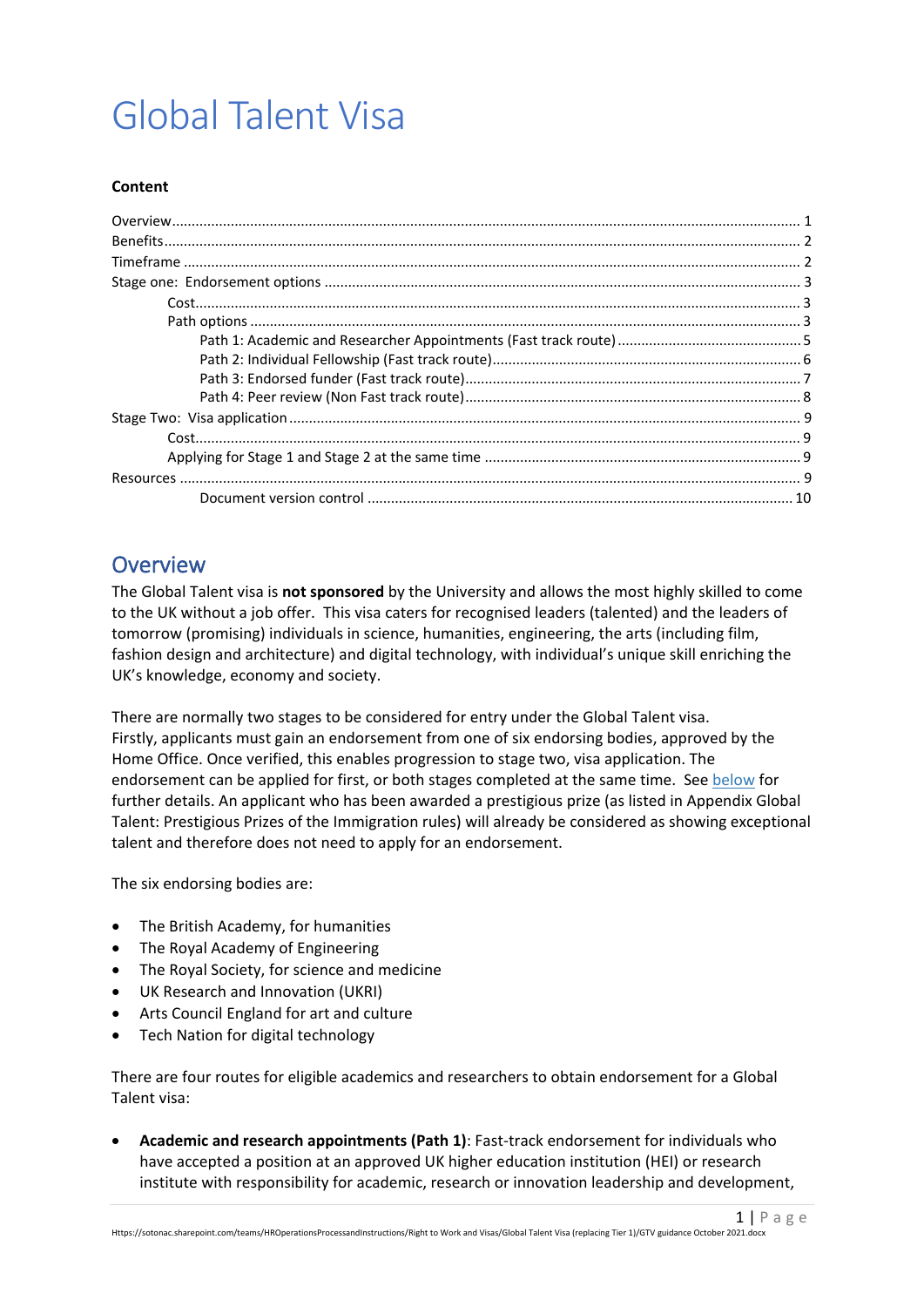**or** for directing or leading an individual or team in a research or innovation project or programme of work. Endorsing bodies: The British Academy, The Royal Academy of Engineering, The Royal Society

- **Individual fellowships (Path 2):** Fast-track endorsement for individuals who have been awarded an individual fellowship on the list approved by the British Academy, Royal Academy of Engineering and the Royal Society. The fellowship must be current or within the last 5 years before the date of application. Endorsing bodies: The British Academy, The Royal Academy of Engineering, The Royal Society
- **Endorsed funders (Path 3):** Fast-track endorsement for researchers and specialists whose name or job title is specified in a successful grant application from an endorsed funder approved by UKRI. In order to be eligible, researchers must be hosted or employed by an eligible institution approved by UKRI. Endorsing body: UK Research and Innovation
- **Peer review (Path 4)**: Standard endorsement for individuals submitting an application for full peer review. Endorsing bodies: The British Academy, The Royal Academy of Engineering, The Royal Society

# <span id="page-1-0"></span>**Benefits**

Once endorsed or if a prestigious prize held, the individual must apply for a visa and, subject to criminality and immigration checks, be given a highly flexible permission enabling them to:

- Work for employers or be self-employed
- Change jobs without informing the Home Office
- Travel abroad and return to the UK for research purposes
- Bring dependents with the visa holder

Additionally, this visa route benefits from:

- No sponsor requirements
- No English language test
- <span id="page-1-3"></span>• No minimum salary threshold
- Candidate flexibility:
	- o Consultancy
	- o Other roles not necessary to be in same area
- Fast track for settlement in 3 years (normally 5 years)
- Research permitted outside UK without time limit
- <span id="page-1-1"></span>• No monthly cap on numbers awarded GTV.

# Timeframe

**Endorsement**: Eight weeks unless fast track route available (when decision takes one week).

**Visa**: Can be applied for maximum of three months before travel to the UK. Decision on visa should be within three weeks when applying from outside the UK or within eight weeks if applying inside the UK.

> <span id="page-1-2"></span>Priority and Super Priority Services exist to pay for a speedier decision. Details: [https://www.gov.uk/guidance/visa-decision-waiting-times-applications-outside-the](https://www.gov.uk/guidance/visa-decision-waiting-times-applications-outside-the-uk#faster)[uk#faster](https://www.gov.uk/guidance/visa-decision-waiting-times-applications-outside-the-uk#faster)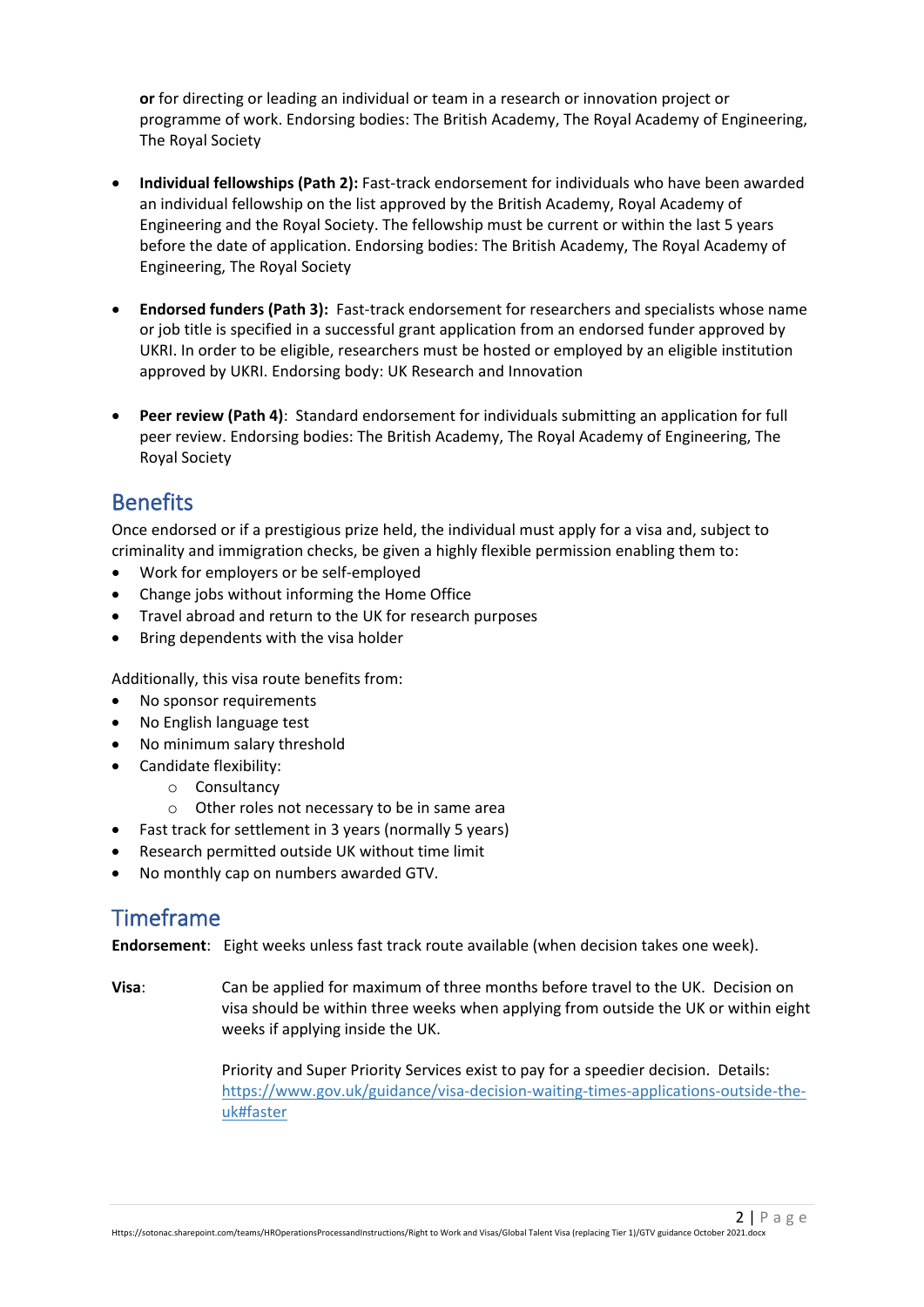# Stage one: Endorsement options

Unless awarded a prestigious prize, the applicant must apply to be **endorsed** by one of the Designated Competent Bodies who have been given authority by the Home Office to determine who meets the visa criteria:

[The Royal Society](https://royalsociety.org/) [The British Academy](https://www.thebritishacademy.ac.uk/) [The Royal Academic of Engineering](https://www.raeng.org.uk/) [The Arts Council](https://www.artscouncil.org.uk/) [UK Research and Innovation](https://www.ukri.org/research/international/global-talent-visa/) (UKRI) [Tech Nation](https://technation.io/visa/) (endorsing Digital Technology applications)

### <span id="page-2-0"></span>**Cost**

Check current fee and further informatio[n https://www.gov.uk/global-talent.](https://www.gov.uk/global-talent) **In all cases,** the endorsement costs are non-refundable. If successful, please see the [Visa Reimbursement Policy.](https://www.southampton.ac.uk/%7Eassets/doc/hr/Visa%20Reimbursement%20Policy.pdf)

### <span id="page-2-1"></span>Path options

Each of the four paths have specific pre-requisites and actions required by prospective employer and/or candidate. Key points are detailed on the following pages.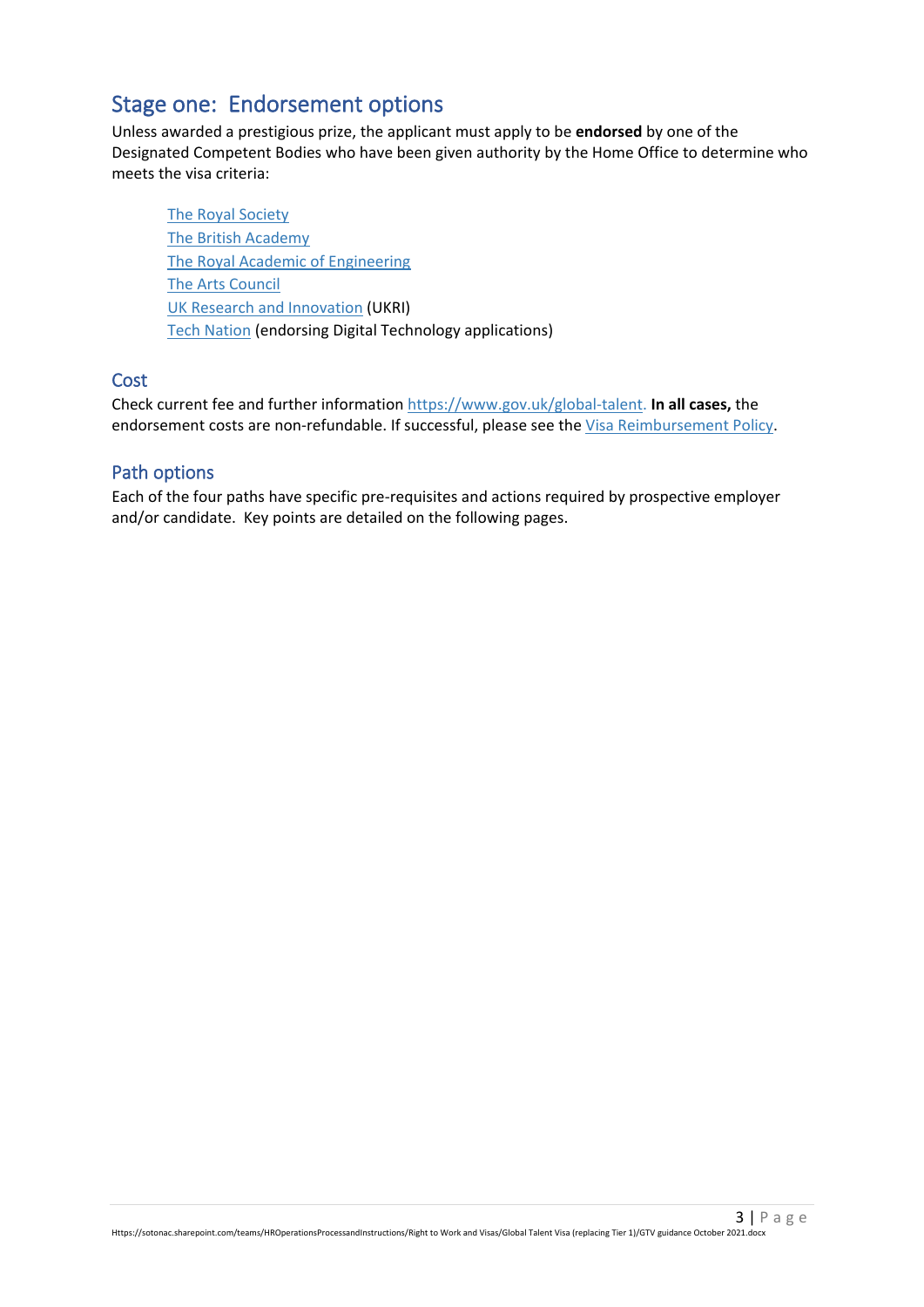#### **1. Academic or Research Appointment**

Have you accepted an offer of an academic or research appointment at an institution (in this case the University of Southampton) approved by the British Academy, Royal Academy of Engineering and Royal Society?



#### **2. Individual Fellowship**

Have you been awarded an individual fellowship on the list approved by the British Academy, Royal Academy of Engineering and Royal Society?



#### **3. Endorsed Funder**

Are you working on a research grant issued by an endorsed funder on the list approved by UK Research and Innovation (UKRI)?



#### **4. Peer Review**

Check the eligibility and assessment criteria for standard endorsement and submit an application for peer review by the British Academy, Royal Academy of Engineering and Royal Society.

The British Academy reviews standard 'exceptional talent and promise' applications from the humanities and social sciences, Royal Academy of Engineering covers engineering, and the Royal Society covers natural and medical sciences. If you do not meet the criteria for standard endorsement, you may still be eligible for a Skilled Worker visa. If you are coming to the UK for the purposes of collaboration, training or knowledge exchange, you may apply through The Government Authorised Exchange visa route.

If you have been offered a role with responsibility for academic, research or innovation leadership and development **OR** for directing or leading an individual or a team in a research innovation project or programme of work **and** you meet the necessary recruitment requirements, you need a statement of guarantee from the Executive Director of HR at the employing institution (in this case the University of Southampton) to support your application for a fast-track visa.

If your fellowship is listed and you currently hold it or have held it within the last 5 years, you must submit a copy of the award letter as part of your application for a fast-track visa.

If you, as an individual, or your role is named in a successful grant application from an endorsed funder, you need to provide a link to the grant/award from a UKRI-approved database or provide the grant/award letter, along with a statement of guarantee from the employing or hosting institution as part of your application for a fast-track visa. Both the funder and the institution must be on the approved UKRI list.

Under the endorsed funder pathway, eligibility extends to the principal investigator (P.I.), coinvestigators (Co I.) and team roles stated in the grant application at graduate level and above – for example, postdoctoral researchers, research assistants, technologists and methodologists. Eligible individuals must spend at least 50% of their work time on fulfilling the grant conditions (principal investigators or co-investigators holding multiple grants may demonstrate 50% in aggregate). A minimum award threshold of £30,000 applies and the minimum grant duration is 2 years.

Individuals must have at least 1 year left on their employment contract to be eligible.

Reference The Royal Society (Accessed 7 October 2021): https://royalsociety.org/ grants-schemes-awards/global-talent-visa/which-route-is-right-for-me/

Yes

Yes

Yes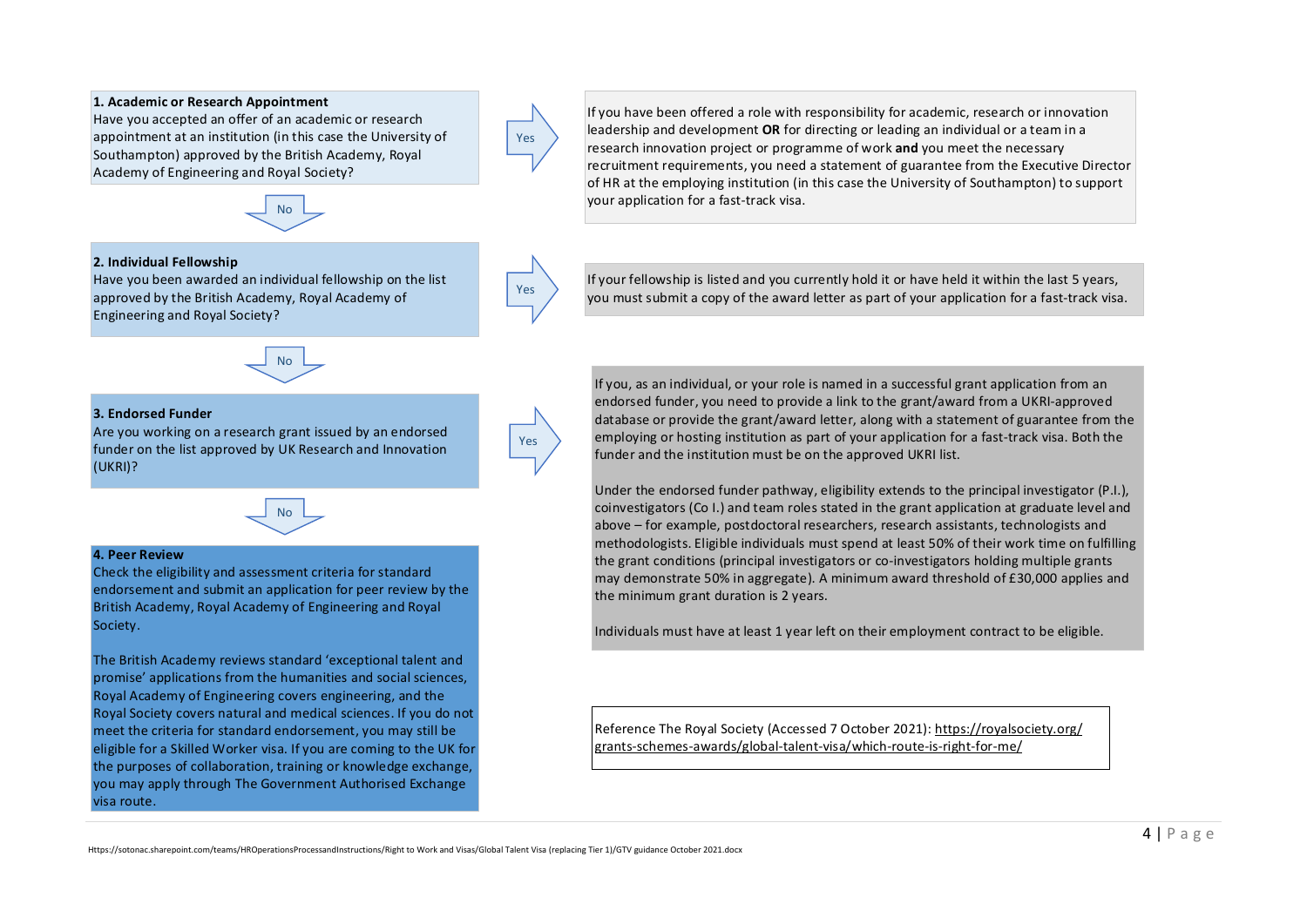<span id="page-4-0"></span>

| Endorsement pre-requisite, key points:                                                                                                                                                                                                                                                                                                                                                                                                                                                                                                                                                                                                                                                                                                                                                                                                                                                                                                                                                                                                                                                                                                        | <b>Actions required by Employer/Hiring Manager:</b>                                                                                                                                                                                                                                                                                                                                                                                                                                                                                                                                                                                                                                                                                                                                                                                                                                                                                                                                                                    | <b>Actions required by candidate:</b>                                                                                                                                                                                                                                                                                        |
|-----------------------------------------------------------------------------------------------------------------------------------------------------------------------------------------------------------------------------------------------------------------------------------------------------------------------------------------------------------------------------------------------------------------------------------------------------------------------------------------------------------------------------------------------------------------------------------------------------------------------------------------------------------------------------------------------------------------------------------------------------------------------------------------------------------------------------------------------------------------------------------------------------------------------------------------------------------------------------------------------------------------------------------------------------------------------------------------------------------------------------------------------|------------------------------------------------------------------------------------------------------------------------------------------------------------------------------------------------------------------------------------------------------------------------------------------------------------------------------------------------------------------------------------------------------------------------------------------------------------------------------------------------------------------------------------------------------------------------------------------------------------------------------------------------------------------------------------------------------------------------------------------------------------------------------------------------------------------------------------------------------------------------------------------------------------------------------------------------------------------------------------------------------------------------|------------------------------------------------------------------------------------------------------------------------------------------------------------------------------------------------------------------------------------------------------------------------------------------------------------------------------|
| Appointed as an academic or researcher at an approved HEI,<br>where either of following is a significant function of the<br>individual's role:<br>(a) have responsibility for academic, research or innovation<br>leadership and development*; or<br>(b) direct or lead **:<br>(i) an individual or team in a research project or<br>programme of work; or<br>(ii) an individual or team in an innovation project or a<br>programme of work.<br>*For individuals in leadership roles at department, faculty or<br>institutional level. Typical duties include strategy development and<br>delivery and overseeing management of staff and resources. This<br>could be roles such as Head of School, Associate Dean, Vice-<br>Chancellor/Pro-Vice Chancellor, but this list is not exhaustive.<br>**Requirement to act independently in initiating, planning and<br>managing a research or innovation project or programme of work<br>without supervision. This is likely to mean entry level postdoctoral<br>research positions are ineligible.<br>Essential advert and recruitment criteria fulfilled by employer<br>(detailed in column 2). | Essential steps within appointment:<br>1. Job advertised and an open competition held. Where<br>not advertised the endorsing body must agree with the<br>explanation given.<br>2. Minimum of three academic, research or innovation<br>representatives from employing HEI present on the<br>interview panel.<br>3. At least one expert* in a relevant field is on the<br>interview panel (this can be one of the 'three<br>academics' in point (2) above).<br>OR at least one relevant expert, independent of the<br>employing HEI was consulted before the job offer being<br>made.<br>* 'expert' can be a senior academic or professor from the<br>appointing Faculty who has expertise within the same field<br>as the appointment.<br>4. At least two references in respect of appointment<br>required.<br>5. Job offer must be accepted by candidate.<br>Evidence of the above must be provided to allow:<br>6. Statement of guarantee from Director of HR of<br>appointing HEI to confirm above points followed. | Apply for the Endorsement online<br>2. Submit all evidence (including<br>'Statement of guarantee from<br>Director of HR' with job description<br>attached, provided by employer)<br>within Endorsement application<br>3. Await Home Office email detailing<br>outcome of endorsement. If<br>successful proceed to Stage Two. |

## Path 1: Academic and Researcher Appointments (Fast track route)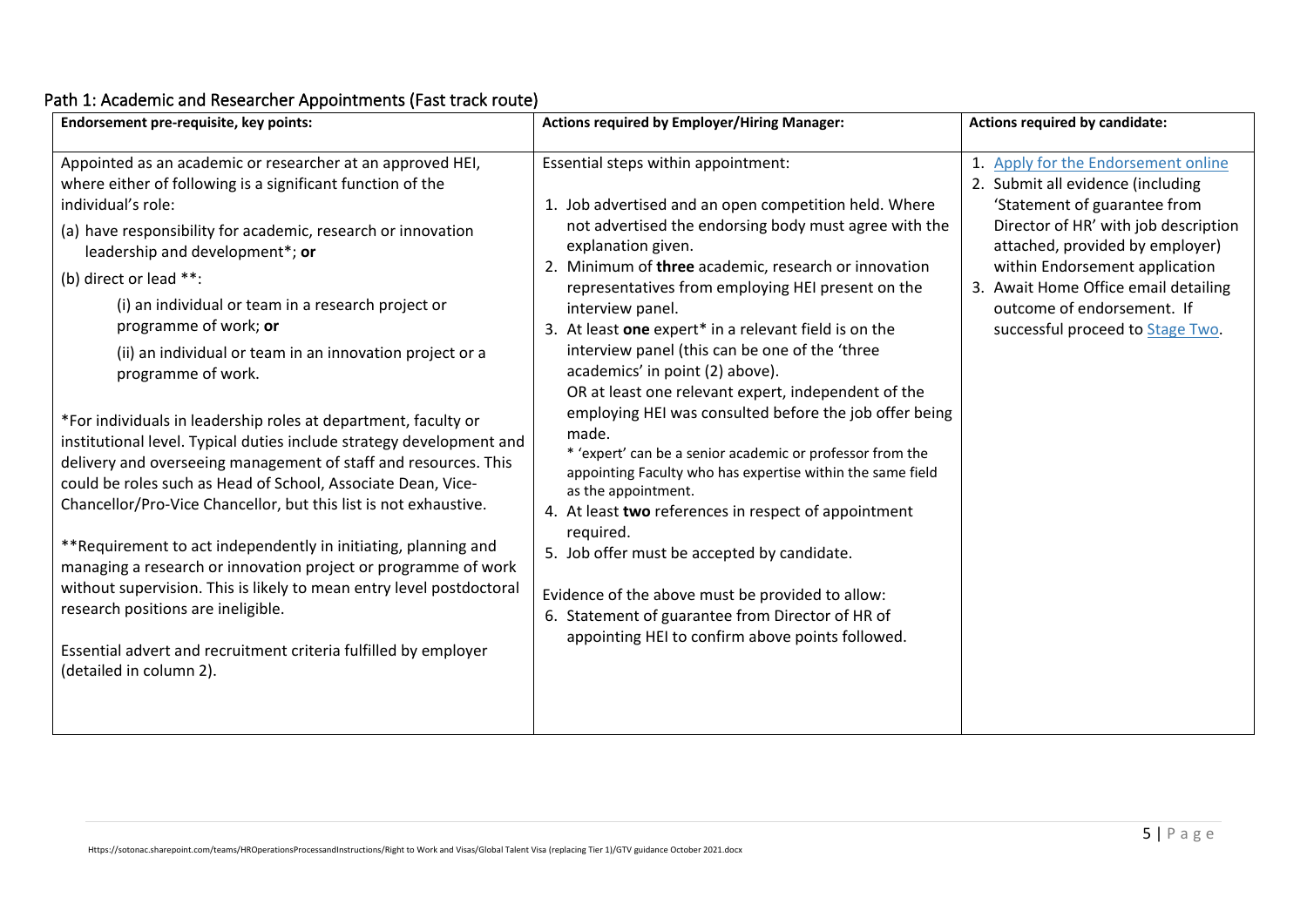# Path 2: Individual Fellowship (Fast track route)

<span id="page-5-0"></span>

| <b>Endorsement pre-requisite, key points:</b>                     | <b>Actions required by Employer/Hiring Manager:</b> | Actions required by candidate:                      |
|-------------------------------------------------------------------|-----------------------------------------------------|-----------------------------------------------------|
|                                                                   |                                                     |                                                     |
| Fellowship must be current or held within the last 5 years before | No employer requirements.                           | Apply for the Endorsement online                    |
| the date of application. Check awards that are eligible under the |                                                     | (selecting either 'Exceptional talent' or           |
| individual fellowships route here.                                | The candidate can fulfil this application as a      | 'Exceptional promise' as determined by the          |
|                                                                   | visitor, prospective or current employee.           | Award eligibility route)                            |
| Fellowship awarded must be on the list approved by The British    |                                                     | Submit copy of Fellowship Award Letter within<br>2. |
| Academy (BA), The Royal Academy of Engineering (RAE) and The      |                                                     | <b>Endorsement application</b>                      |
| Royal Society (RS).                                               |                                                     | Await Home Office email detailing outcome of<br>3.  |
| Copy of Fellowship Award Letter required for application.         |                                                     | endorsement. If successful proceed to               |
|                                                                   |                                                     | Stage Two.                                          |
| Suitable for Marie Curie Individual Fellow.                       |                                                     |                                                     |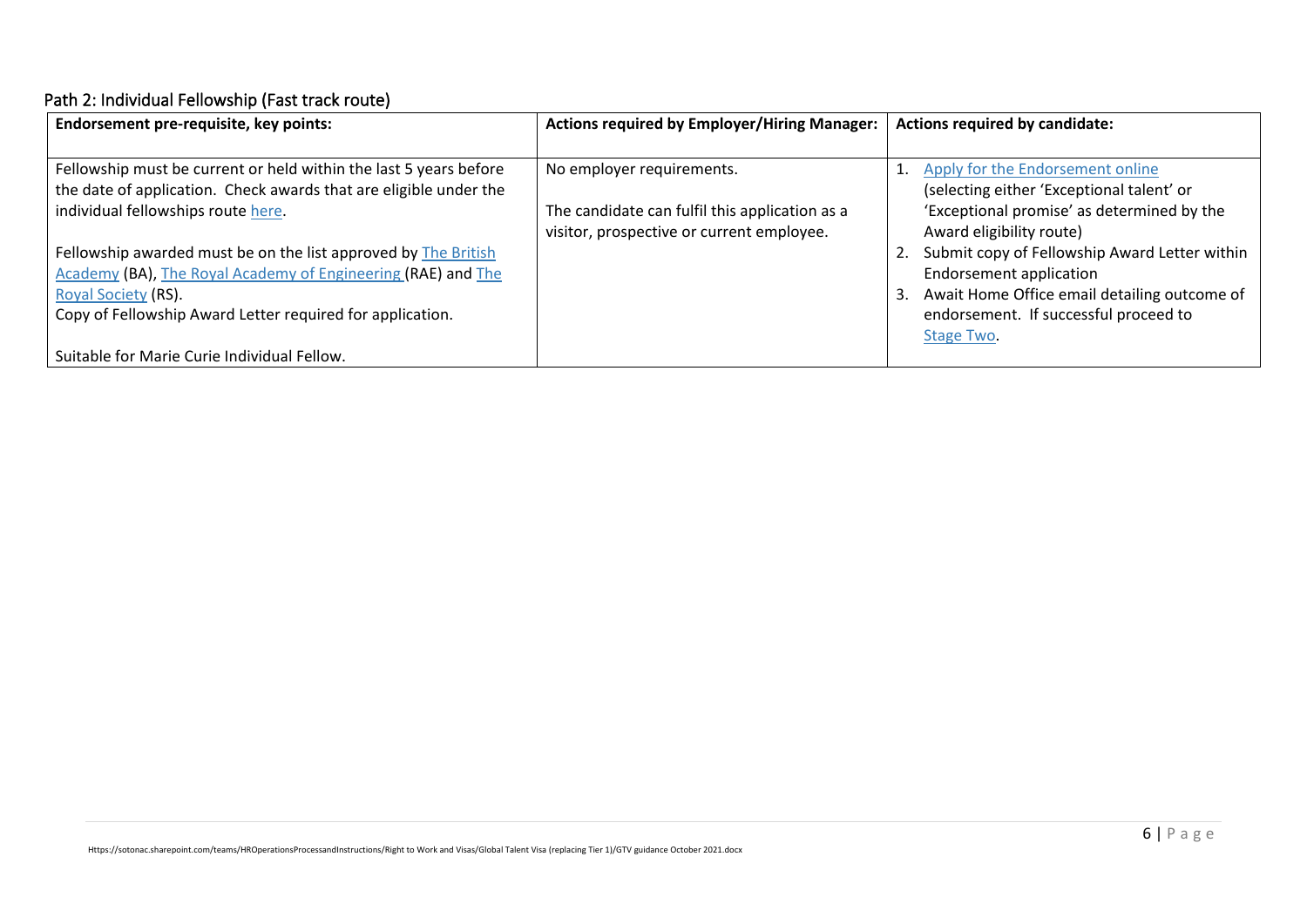## Path 3: Endorsed funder (Fast track route)

<span id="page-6-0"></span>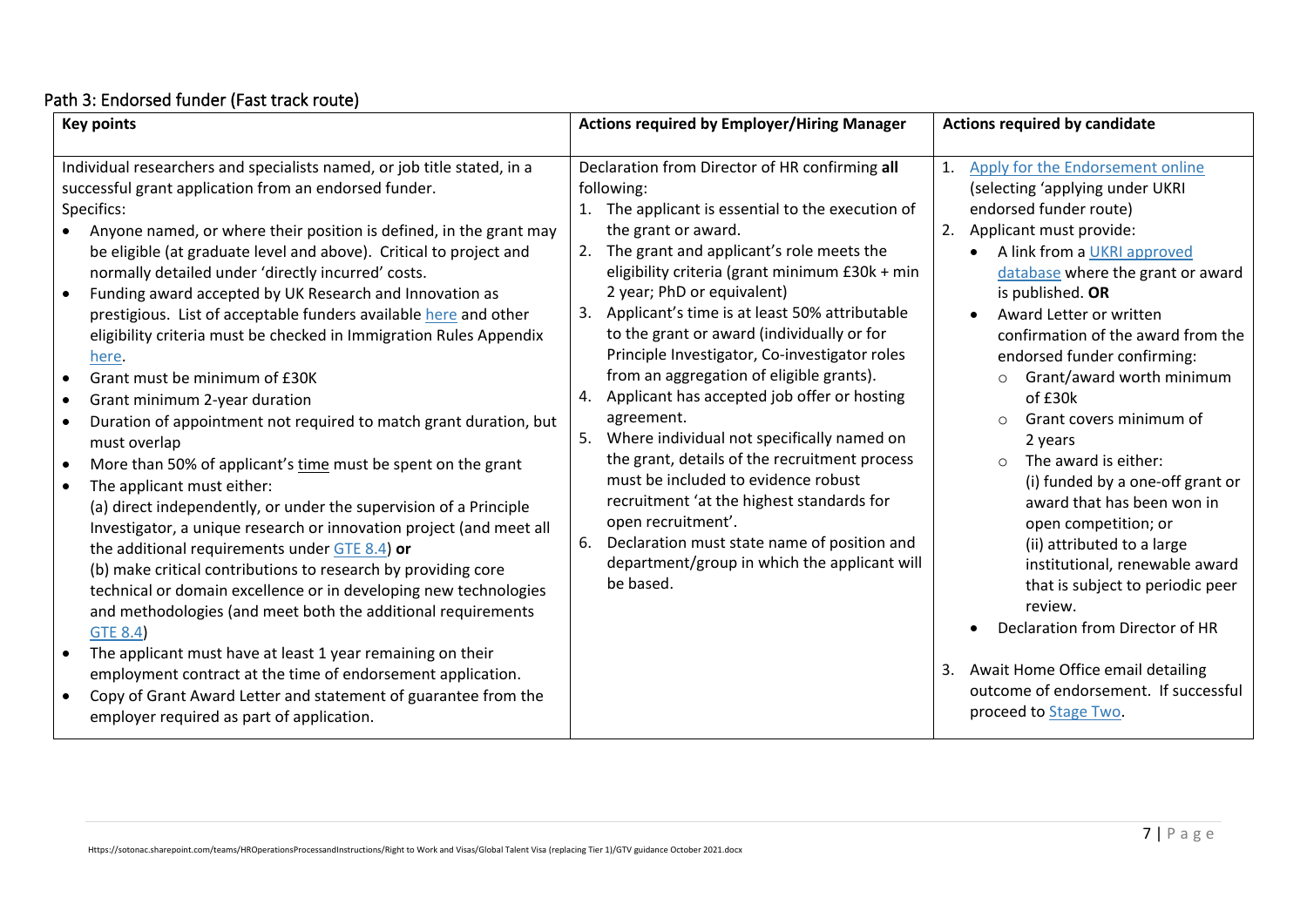### Path 4: Peer review (Not Fast track route)

| <b>Key points</b>                                                                                                                                                                                                                                                                                       | <b>Actions required by Employer/Hiring Manager</b>                                                                                                                                                                                                                                          | <b>Actions required by candidate</b>                                                                                                                                                                               |
|---------------------------------------------------------------------------------------------------------------------------------------------------------------------------------------------------------------------------------------------------------------------------------------------------------|---------------------------------------------------------------------------------------------------------------------------------------------------------------------------------------------------------------------------------------------------------------------------------------------|--------------------------------------------------------------------------------------------------------------------------------------------------------------------------------------------------------------------|
| If ineligible for endorsement via any of the above three paths,                                                                                                                                                                                                                                         | The candidate can fulfil this application as a visitor,                                                                                                                                                                                                                                     | Apply for the Endorsement online<br>1.                                                                                                                                                                             |
| peer review endorsement can be sought via the British                                                                                                                                                                                                                                                   | prospective or current employee. No employer                                                                                                                                                                                                                                                | (selecting either 'Exceptional talent' or                                                                                                                                                                          |
| Academy, Royal Society or Royal Academy of Engineering (as                                                                                                                                                                                                                                              | requirements.                                                                                                                                                                                                                                                                               | 'Exceptional promise').                                                                                                                                                                                            |
| applicable).                                                                                                                                                                                                                                                                                            |                                                                                                                                                                                                                                                                                             | 2. Applicant must submit:                                                                                                                                                                                          |
|                                                                                                                                                                                                                                                                                                         | The personal recommendation should be:                                                                                                                                                                                                                                                      | Most recent CV<br>$\bullet$                                                                                                                                                                                        |
| Applicant can choose to be considered under 'Exceptional                                                                                                                                                                                                                                                | Validated by an eminent person resident in the UK                                                                                                                                                                                                                                           | A letter of personal recommendation                                                                                                                                                                                |
| Talent' or 'Exceptional Promise'.                                                                                                                                                                                                                                                                       | supporting the visa application, who is familiar with<br>the work and contribution to the field, and is                                                                                                                                                                                     | from an eminent person resident in<br>the UK.                                                                                                                                                                      |
| Exceptional Promise is accessed on academic achievement to<br>date and future potential. The review is based on research<br>background with the applicant having to list publications;<br>funding; scholarships; awards to date as evidence. Application<br>criteria in Immigration Rules Appendix here | qualified to assess any claim for the individual to be a<br>leader in the field (e.g. Head of School).<br>In addition, for 'Exceptional Talent' - Issued from a<br>$\bullet$<br>reputable UK organisation concerned with research<br>in their field. The dated letter must be written by an | Personal statement required within<br>$\bullet$<br>application to support endorsing<br>body's considerations stated in<br>Immigration Rules Appendix here<br>Additionally, for 'Exceptional Talent' a<br>$\bullet$ |
| All criteria for either Exceptional Talent or Exceptional<br>Promise must be met (see individual endorsing body<br>webpages)                                                                                                                                                                            | authorised senior member of the organisation (e.g.<br>Chief Executive, Vice Chancellor or similar, on official<br>paper).                                                                                                                                                                   | letter of recommendation from the<br>employer may also be supplied (not<br>required for exceptional promise<br>applicants).                                                                                        |
|                                                                                                                                                                                                                                                                                                         | The application must demonstrate:                                                                                                                                                                                                                                                           |                                                                                                                                                                                                                    |
| Assessment is two stages: Initial eligibility check; followed by<br>full assessment to review strength of evidence (if initial check<br>passed).                                                                                                                                                        | A strong track record and detail contributions to the<br>$\bullet$<br>field to date and achievements to date, assessed<br>against career stage to establish worthiness.<br>Contributions to the UK's research excellence, and<br>$\bullet$                                                  | 3. Await Home Office email detailing outcome<br>of endorsement. If successful proceed to<br>Stage Two.                                                                                                             |
| May be preferable to await outcome of Stage One<br>(Endorsement) before submitting the Stage Two (visa<br>application). This avoids the visa application refusal and<br>associated costs. If endorsement is refused, the University may<br>then be able to consider suitability for sponsorship under   | wider society, of sufficient scale to merit<br>endorsement.<br>Academic achievement to date and future potential.<br>$\bullet$                                                                                                                                                              |                                                                                                                                                                                                                    |
| Skilled Worker route.                                                                                                                                                                                                                                                                                   |                                                                                                                                                                                                                                                                                             |                                                                                                                                                                                                                    |

<span id="page-7-0"></span>\* Guidance on steps and details to be included in Stage One found here[: https://royalsociety.org/grants-schemes-awards/global-talent-visa/route-4-peer-review/](https://royalsociety.org/grants-schemes-awards/global-talent-visa/route-4-peer-review/)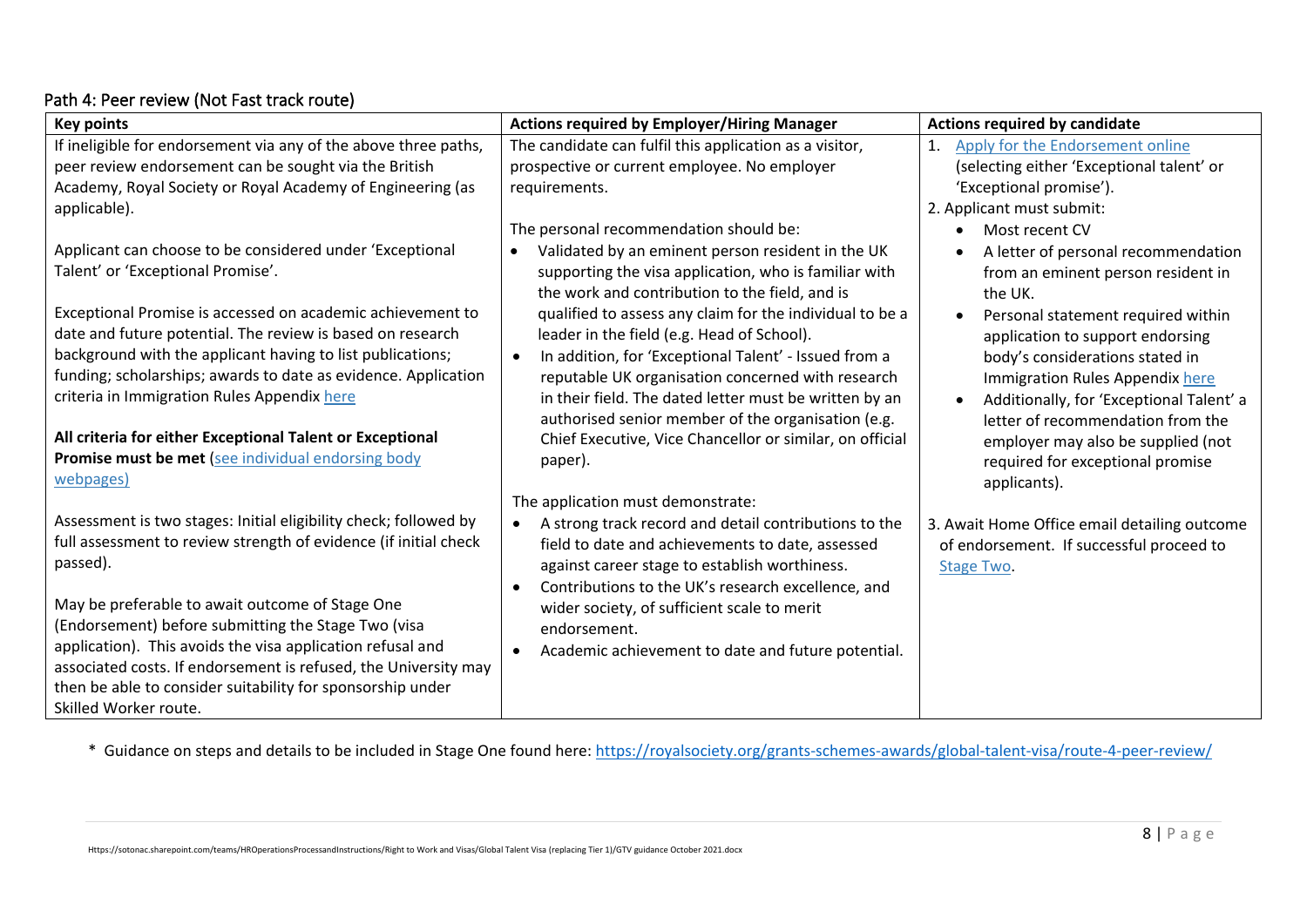# <span id="page-8-4"></span><span id="page-8-0"></span>Stage Two: Visa application

Following a successful endorsement decision or if awarded a prestigious prize, the candidate must apply for their visa (if not already done so) via: <https://www.gov.uk/global-talent/apply>

#### **The visa application must be submitted within three months of receipt of the endorsement confirmation.**

## <span id="page-8-1"></span>**Cost**

The visa application cost depends upon your circumstances. Health surcharge costs apply. Check costs here for current information<https://www.gov.uk/global-talent> If successful, please see the [Visa Reimbursement Policy.](https://www.southampton.ac.uk/%7Eassets/doc/hr/Visa%20Reimbursement%20Policy.pdf)

## <span id="page-8-2"></span>Applying for Stage 1 and Stage 2 at the same time

If submitting both stage 1 and stage 2 at the same time, you must tick the relevant box on the stage 2 form to confirm this. If you tick this box, your stage 2 application will be placed on hold until the outcome of your stage 1 application is confirmed by the relevant endorsing body.

If endorsement is refused, the visa application will be refused. The visa application will be refunded, minus £25.

**Priority applications**: See Guidance booklet (linked below) for current guidance. Stage 2 applications cannot be placed on hold if you make a priority application.

# <span id="page-8-3"></span>**Resources**

- Home Office Global Talent Visa web page:<https://www.gov.uk/global-talent>
- Immigration Rules Appendix Global Talent: [https://www.gov.uk/guidance/immigration](https://www.gov.uk/guidance/immigration-rules/immigration-rules-appendix-global-talent)[rules/immigration-rules-appendix-global-talent](https://www.gov.uk/guidance/immigration-rules/immigration-rules-appendix-global-talent)
- Appendix Global Talent: Prestigious Prizes[: https://www.gov.uk/guidance/immigration](https://www.gov.uk/guidance/immigration-rules/immigration-rules-appendix-global-talent-prestigious-prizes)[rules/immigration-rules-appendix-global-talent-prestigious-prizes](https://www.gov.uk/guidance/immigration-rules/immigration-rules-appendix-global-talent-prestigious-prizes)
- Request review if Endorsement rejected: <https://www.gov.uk/government/publications/endorsement-review-for-global-talent>
- Caseworker guidance: [https://assets.publishing.service.gov.uk/government/uploads/system/uploads/attachment\\_](https://assets.publishing.service.gov.uk/government/uploads/system/uploads/attachment_data/file/935972/global-talent-v3.0-gov-uk.pdf) [data/file/935972/global-talent-v3.0-gov-uk.pdf](https://assets.publishing.service.gov.uk/government/uploads/system/uploads/attachment_data/file/935972/global-talent-v3.0-gov-uk.pdf)

The endorsing bodies offer guidance and information on their individual web pages (they aim to maintain the same information across each of the endorsing body web pages to ensure consistency of guidance):

- UK Research Institute GTV guidance[: https://www.ukri.org/research/international/global](https://www.ukri.org/research/international/global-talent-visa/)[talent-visa/](https://www.ukri.org/research/international/global-talent-visa/)
- Royal Society[: https://royalsociety.org/grants-schemes-awards/global-talent-visa/](https://royalsociety.org/grants-schemes-awards/global-talent-visa/)
- Royal Society Peer Review guidance: [https://royalsociety.org/grants-schemes-awards/global](https://royalsociety.org/grants-schemes-awards/global-talent-visa/route-4-peer-review/)[talent-visa/route-4-peer-review/](https://royalsociety.org/grants-schemes-awards/global-talent-visa/route-4-peer-review/)

 $9$  | Page

• Royal Society FAQs: [https://royalsociety.org/grants-schemes-awards/global-talent](https://eur03.safelinks.protection.outlook.com/?url=https%3A%2F%2Froyalsociety.org%2Fgrants-schemes-awards%2Fglobal-talent-visa%2Ffrequently-asked-questions%2F&data=04%7C01%7CD.L.Collins%40soton.ac.uk%7Ce19334005edb458e618908d88d766736%7C4a5378f929f44d3ebe89669d03ada9d8%7C0%7C0%7C637414886967125456%7CUnknown%7CTWFpbGZsb3d8eyJWIjoiMC4wLjAwMDAiLCJQIjoiV2luMzIiLCJBTiI6Ik1haWwiLCJXVCI6Mn0%3D%7C1000&sdata=eYKDYDRVdZ2%2BA7al41nW2xpMOfC6TcOg0Eu4Mg94LU0%3D&reserved=0)[visa/frequently-asked-questions/](https://eur03.safelinks.protection.outlook.com/?url=https%3A%2F%2Froyalsociety.org%2Fgrants-schemes-awards%2Fglobal-talent-visa%2Ffrequently-asked-questions%2F&data=04%7C01%7CD.L.Collins%40soton.ac.uk%7Ce19334005edb458e618908d88d766736%7C4a5378f929f44d3ebe89669d03ada9d8%7C0%7C0%7C637414886967125456%7CUnknown%7CTWFpbGZsb3d8eyJWIjoiMC4wLjAwMDAiLCJQIjoiV2luMzIiLCJBTiI6Ik1haWwiLCJXVCI6Mn0%3D%7C1000&sdata=eYKDYDRVdZ2%2BA7al41nW2xpMOfC6TcOg0Eu4Mg94LU0%3D&reserved=0)

Https://sotonac.sharepoint.com/teams/HROperationsProcessandInstructions/Right to Work and Visas/Global Talent Visa (replacing Tier 1)/GTV guidance October 2021.docx